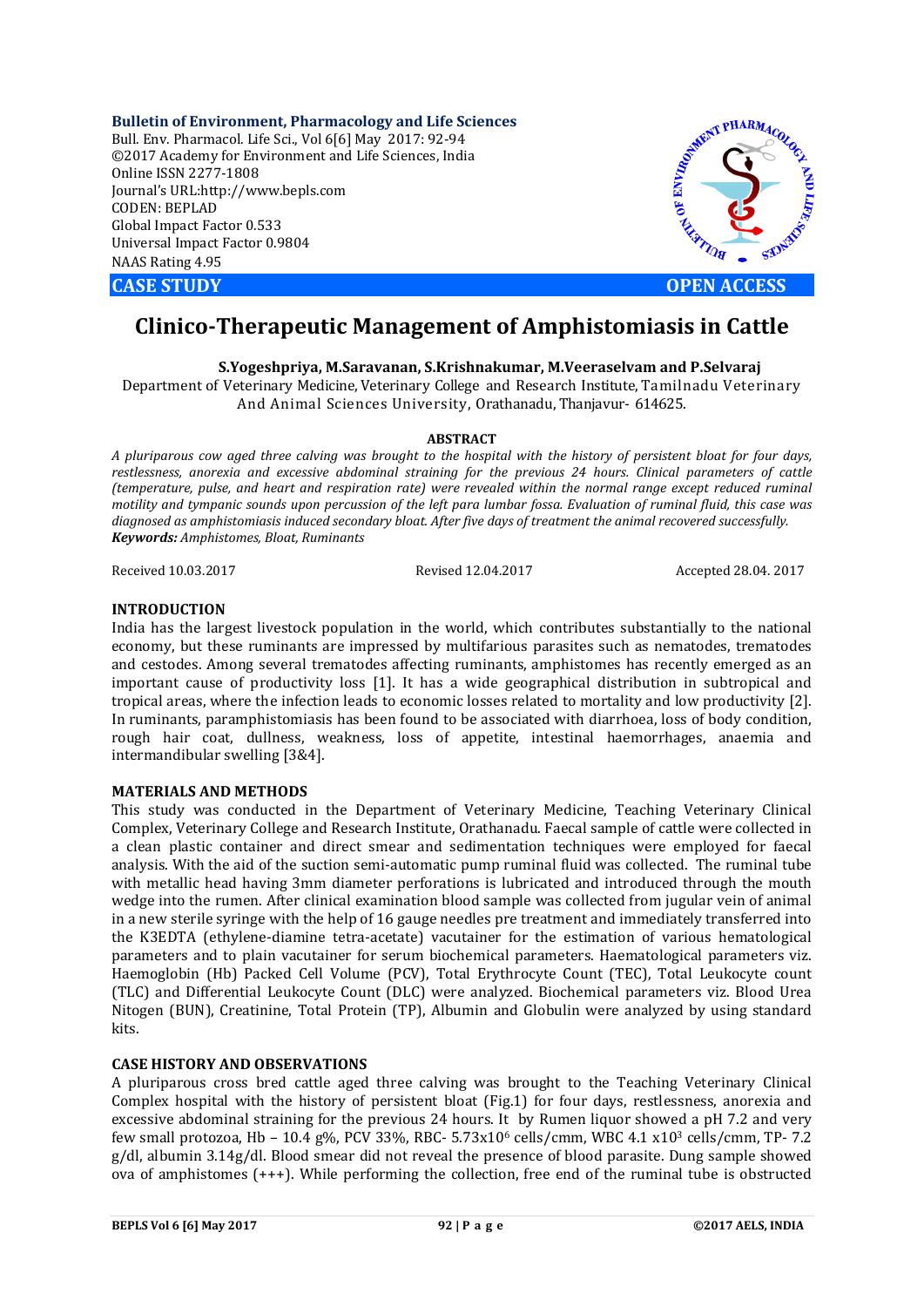#### **Yogeshpriya** *et al*

with semi digested fibres and adult amphistomes (Fig.2). Evaluation of ruminal fluid, this case was diagnosed as amphistomiasis induced secondary bloat.



Fig.1.a) Pre-treatment- distension of para lumbar fossa 1. b) Post- treatment – uneventfully recovered



2.b

Figure.2: Adult Amphistomes

## **TREATMENT AND DISCUSSION**

Rumen fluid extraction pump was introduced and a little resistance to the passage of the tube at the level of cardia was felt. A large quantity of gas was released and when the tube was removed a large number of flesh coloured amphistomes of different stages (Figure 2) were found sticking on the suction strainer. Initially the case was treated with suspension Zanil (oxyclozanide) at the dose rate of 18.7 mg/kg orally and the same dose was repeated after two days [5]. After two hours the distension of rumen was reduced. Ruminant animals produce large volumes of gas during the normal process of digestion. This gas either is